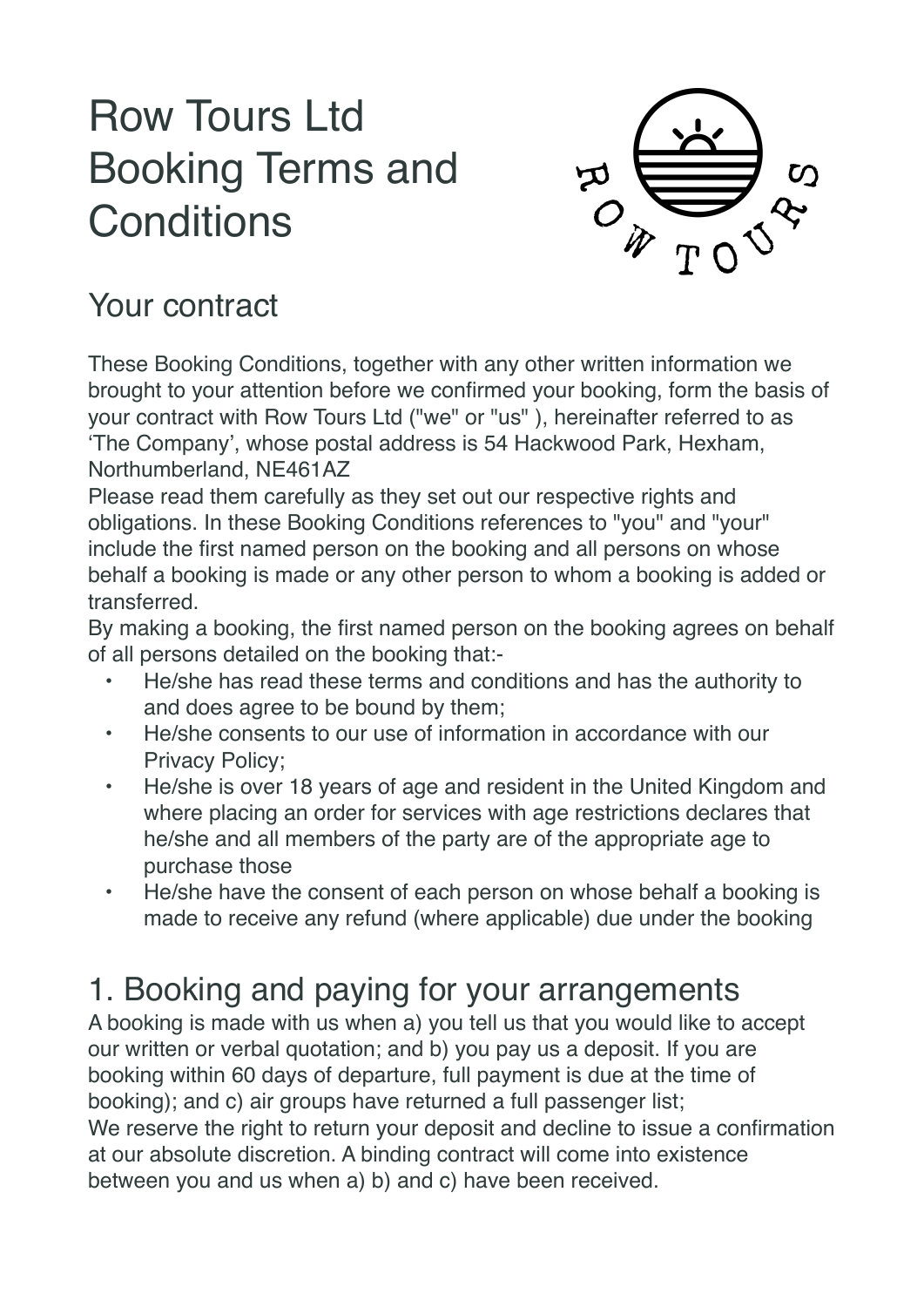## 2. Accuracy

We endeavour to ensure that all the information and prices both on our website and in our brochures are accurate, however occasionally changes and errors occur and we reserve the right to correct prices and other details in such circumstances. You must check the current price and all other details relating to the arrangements that you wish to book before your booking is confirmed.

## 3. Insurance

Adequate travel insurance is a condition of your contract with us. You must be satisfied that your insurance covers adventurous activities you are due to take part in, medical expenses and repatriation in the event of accident or illness. If you choose to travel without adequate insurance cover, we will not be liable for any losses howsoever arising, in respect of which insurance cover would otherwise have been available.

### 4. Pricing

The price of your travel arrangements has been calculated using the exchange rates in relation to the following currencies: $£1 = 1.10€$  and  $£1 =$ \$1.25

We reserve the right to amend the price of unsold tours at any time and correct errors in the prices of confirmed tours.

The price of your confirmed tour is subject at all times to variations in:

(i) transportation costs, including the cost of fuel; or

(ii) dues, taxes or fees chargeable for services such as landing taxes or embarkation or disembarkation fees at ports and airports; or

(iii) the exchange rates used to calculate your arrangements; Such variations could include but are not limited to airline cost changes which are part of our contracts with airlines (and their agents), cruise ship operators and any other transport providers. We will absorb and you will not be charged for any increase equivalent to 2% of the price of your travel arrangements, which excludes insurance premiums and any amendment charges and/or additional services or travel arrangements. You will be charged for the amount over and above that, plus an administration charge of £1.00 per person together with an amount to cover agent's commission. If this means that you have to pay an increase of more than 10% of the price of your confirmed travel arrangements (excluding any insurance premiums, amendment charges and/ or additional services or travel arrangements), you will have the option of accepting a change to another tour if we are able to offer one (if this is of equivalent or higher quality you will not have to pay more but if it is of lower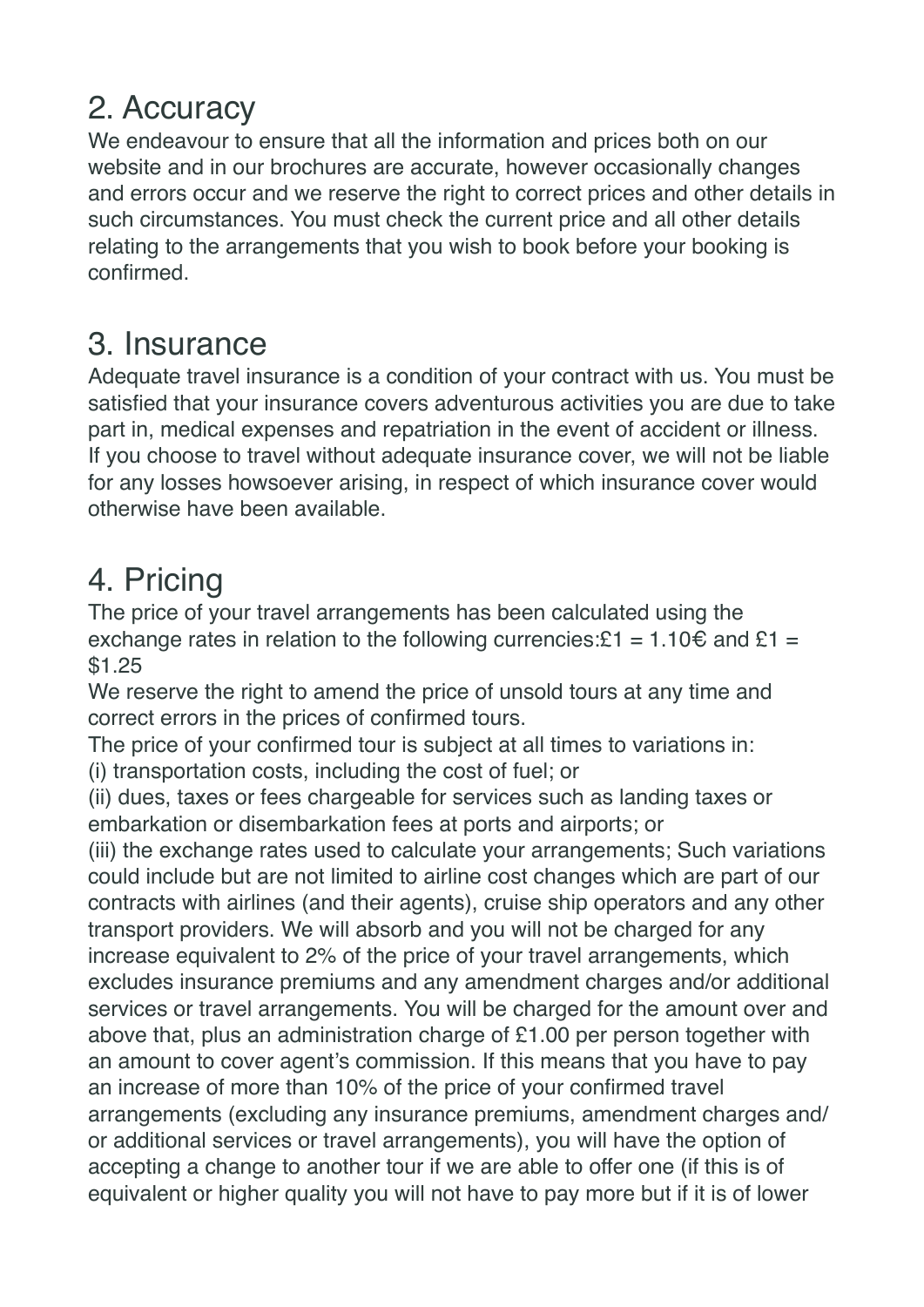quality you will be refunded the difference in price), or cancelling and receiving a full refund of all monies paid to us, except for any insurance premiums and any amendment charges and/or additional services or travel arrangements. Should you decide to cancel for this reason, you must exercise your right to do so within 14 days from the issue date printed on your final invoice. There will be no change made to the price of your confirmed tour within 30 days of your departure nor will refunds be paid during this period. We will consider an appropriate refund of insurance premiums paid if you can show that you are unable to transfer or reuse your policy. Should the price of your tour go down due to the changes mentioned above, by more than 2% of your confirmed tour cost, then any refund due will be paid to you. However, please note that travel arrangements are not always purchased in local currency and some apparent changes have no impact on the price of your travel due to contractual and other protection in place.

## 5. Jurisdiction and applicable law

These Booking Conditions and any agreement to which they apply are governed in all respects by English law. We both agree that any dispute, claim or other matter which arises between us out of or in connection with your contract or booking will be dealt with by the Courts of England and Wales only. You may, however, choose the law and jurisdiction of Scotland or Northern Ireland if you live in those places and if you wish to do so.

## 6. Cutting your tour short

If you are forced to return home early, we cannot refund the cost of any services you have not used. If you cut short your tour and return home early in circumstances where you have no reasonable cause for complaint about the standard of accommodation and services provided, we will not offer you any refund for that part of your tour not completed, or be liable for any associated costs you may incur. Depending on the circumstances, your travel insurance may offer cover for curtailment and we suggest that any claim is made directly with them.

## 7. Changes made by you

If you wish to change any part of your booking arrangements after our confirmation invoice has been issued, you must inform us in writing as soon as possible. This should be done by the first named person on the booking. Whilst we will do our best to assist, we cannot guarantee that we will be able to meet your requested change. Where we can meet a request, all changes will be subject to payment of an administration fee of £25 per person per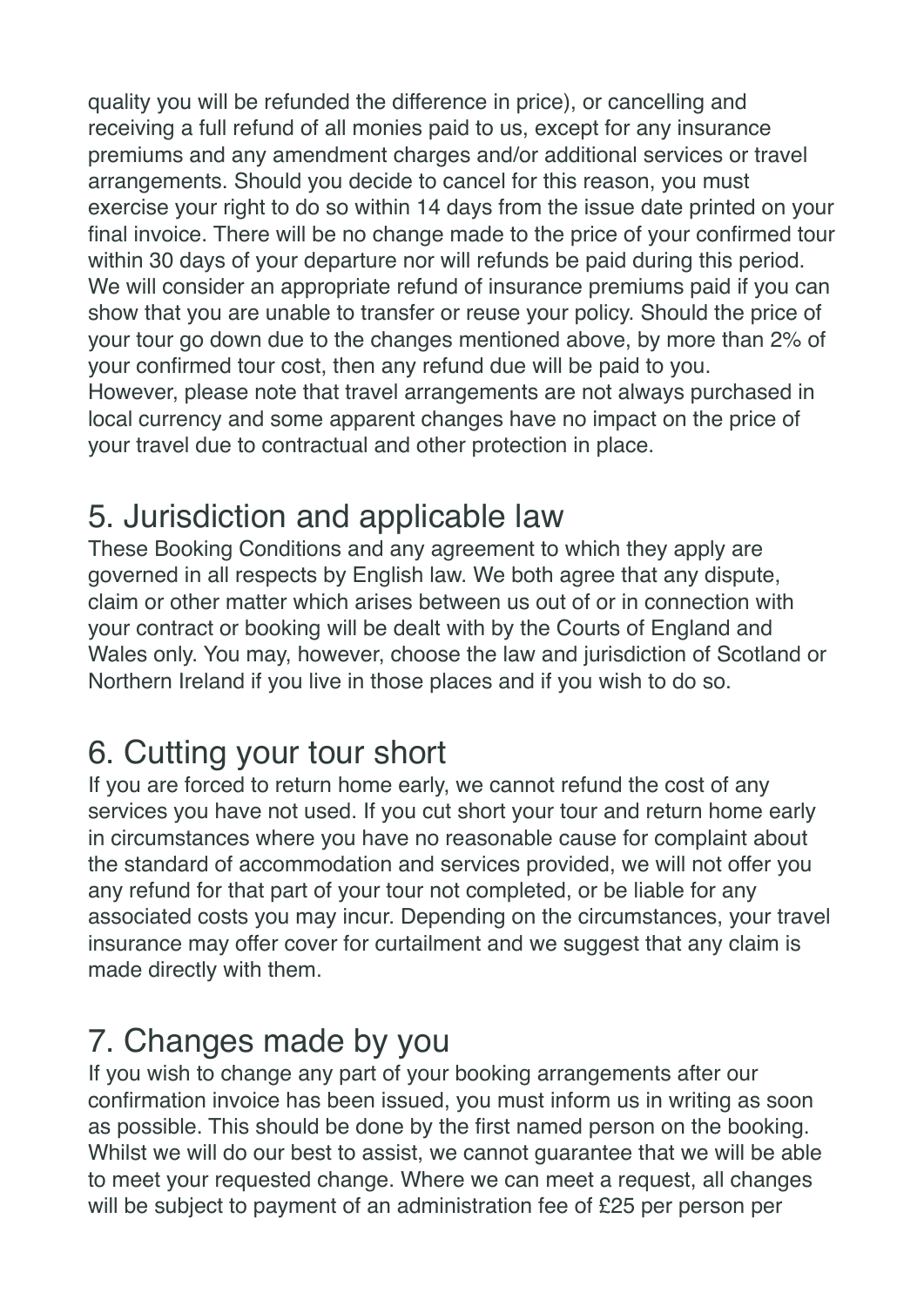change as well as any applicable rate changes or extra costs incurred as well as any costs incurred by ourselves and any costs or charges incurred or imposed by any of our suppliers. You should be aware that these costs could increase the closer to the departure date that changes are made and you should contact us as soon as possible.

Where we are unable to assist you and you do not wish to proceed with the original booking we will treat this as a cancellation by you. A cancellation fee may be payable. If you are prevented from travelling it may be possible to transfer your booking to another suitable person provided that written notice is given. An administration fee will be charged, details available upon request. Note: Certain arrangements may not be amended after they have been confirmed and any alteration could incur a cancellation charge of up to 100% of that part of the arrangements.

### 8. If you cancel

If you or any other member of your party decides to cancel your confirmed booking you must notify us in writing. Your notice of cancellation will only take effect when it is received in writing to us (email cancellation is acceptable) by us at our offices and will be effective from the date on which we receive it. Since we incur costs in cancelling your arrangements, you will have to pay the applicable cancellation charges up to the maximum shown below (The cancellation charge detailed is calculated on the basis of the total cost payable by the person(s) cancelling excluding insurance premiums and amendment charges which are not refundable in the event of the person(s) to whom they apply cancelling):-

- More than 12 weeks before departure: Loss of all deposits paid or due
- Between 4 12 weeks before departure: 60% of total cost to be paid
- Less than 4 weeks before departure: 80% of total cost to be paid
- 2 weeks or less before departure: Total invoiced cost

Note: Certain arrangements may not be amended after they have been confirmed and any alteration or cancellation could incur a cancellation charge of up to 100% of that part of the arrangements in addition to the charge above.

If the reason for your cancellation is covered under the terms of your insurance policy, you may be able to reclaim these charges. We will deduct the cancellation charge(s) from any monies you have already paid. If any member of your party is prevented from travelling, that person(s) may transfer their place to someone else (introduced by you and satisfying all the conditions applicable to the arrangements) providing we are notified not less than 28 days before departure and you pay an amendment fee of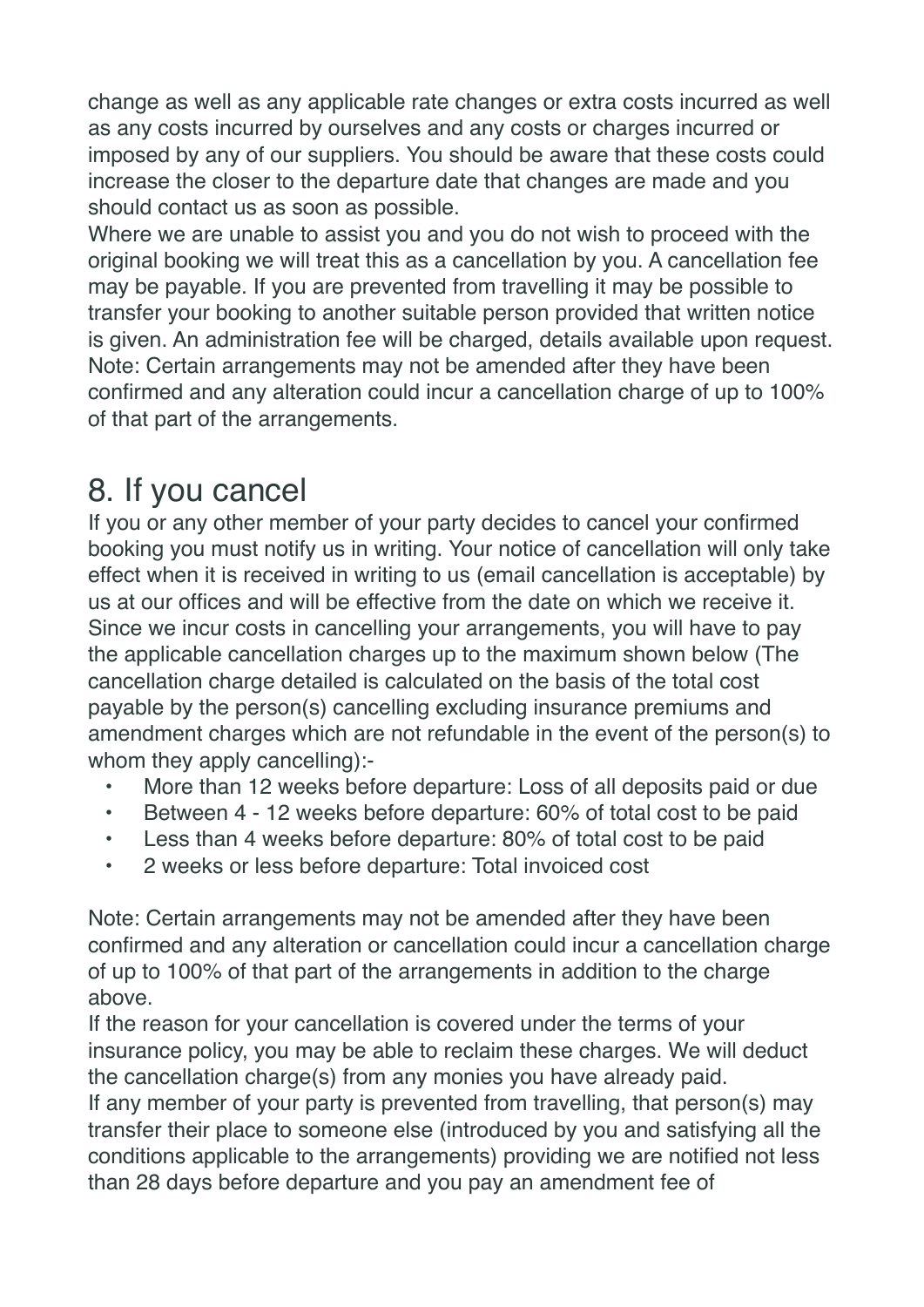£25 per person transferring, meet all costs and charges incurred by us and/or incurred or imposed by any of our suppliers and the transferee agrees to these booking conditions and all other terms of the contract between us. If you are unable to find a replacement, cancellation charges as set out will apply in order to cover our estimated costs. Otherwise, no refunds will be given for passengers not travelling or for unused services.

If any cancellation reduces the number of paying passengers below the minimum required for a tour price (or free place allowance) the invoice will be adjusted accordingly for all remaining group members.

#### 9. If we change or cancel

It is unlikely that we will have to make any changes to your travel arrangements, but we do plan the arrangements many months in advance. Occasionally, we may have to make changes and we reserve the right to do so at any time. Most of these changes will be minor and we will advise you of them at the earliest possible date. We also reserve the right in any circumstances to cancel your travel arrangements. For example, if the minimum number of passengers required for a particular travel arrangement is not reached, we may have to cancel it. However, we will not cancel your travel arrangements less than 60 days before your departure date, except for reasons of force majeure or failure by you to pay the final balance. Most alterations will be minor and while we will do our best to notify you or your travel agent of any changes as soon as reasonably possible if there is time before your departure, we will have no other liability to you. Examples of minor changes include the following when made before departure:

- Any change in the advertised identity of the carrier(s), flight timings, and/or aircraft
- A change of outward departure time or overall length of your tour of twelve hours or
- A change of accommodation to another of the same standard or classification. Occasionally we may have to make a major change to your confirmed arrangements.

Examples of major changes include the following, when made before departure;

- A change of accommodation area for the whole or a significant part of your time
- A change of accommodation to that of a lower standard or classification for the whole or a significant part of your time away. - A change of outward departure time or overall length of your arrangements of twelve or more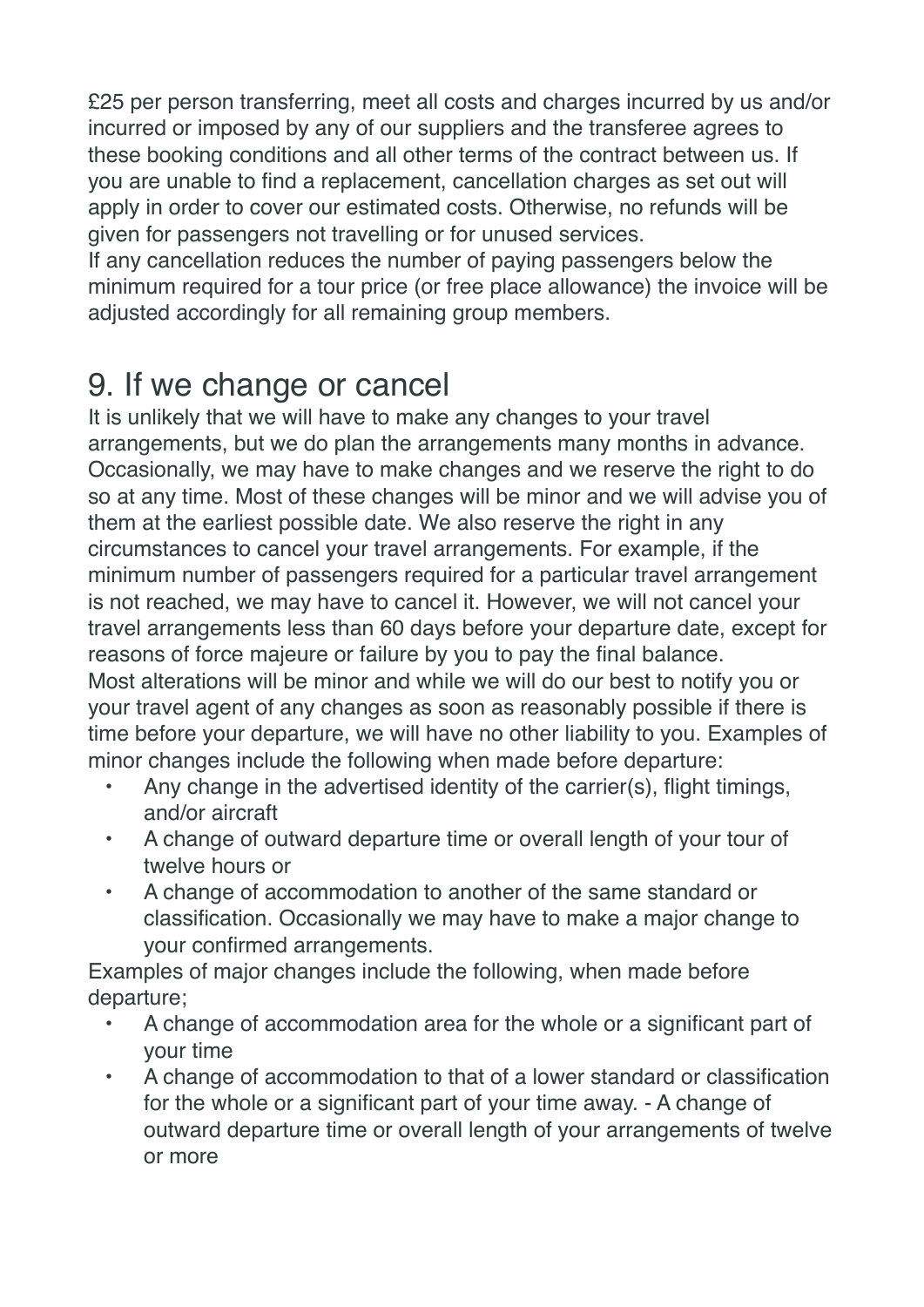- A change of UK departure airport, as long as that change is not from one London airport to another London airport. London airports are Heathrow, Gatwick, Stansted, Luton and London
- A significant change to your itinerary, missing out one or more destination

If we have to make a major change or cancel, we will tell you as soon as possible and if there is time to do so before departure, we will offer you the choice of:

- (for major changes) accepting the changed arrangements,
- having a refund of all monies paid; or
- accepting an offer of alternative travel arrangements of comparable standard from us, if available (we will refund any price difference if the alternative is of a lower value).

You must notify us of your choice within 7 days of our offer. If you fail to do so we will assume that you have chosen to accept the change or alternative booking arrangements.

If we make a major change or cancel, less than 60 days before departure, we will also pay compensation as detailed below:

- 70-35 days before departure: £5 per paying person
- 35-15 days before departure: £7 per paying person
- 14 days or less before departure: £10 per paying person

The compensation that we offer does not exclude you from claiming more if you are entitled to do so. We will not pay you compensation where we make a major change or cancel more than 60 days before departure or in the event that we are forced to make a change or cancel as a result of unusual and unforeseeable circumstances beyond our control, the consequences of which we could not have avoided even with all due care or if we cancel your arrangements because the minimum number of participants to run the arrangements has not been reached. (We will tell you if we have to cancel for this reason not less than 45 days before departure.)

The above sets out the maximum extent of our liability for changes and cancellations and we regret we cannot meet any expenses or losses you may incur as a result of change or cancellation. Please note: where accommodation with a higher price than the original accommodation is offered by us and accepted by you, the difference in price will be deducted

from any compensation payable. In no case will we pay compensation if accommodation is offered by us and accepted by you with a higher price than that originally booked in the same location where no additional payment is made by you.

We will not pay you compensation and the above options will not be available if we make a minor change or cancel as a result of your failure to make full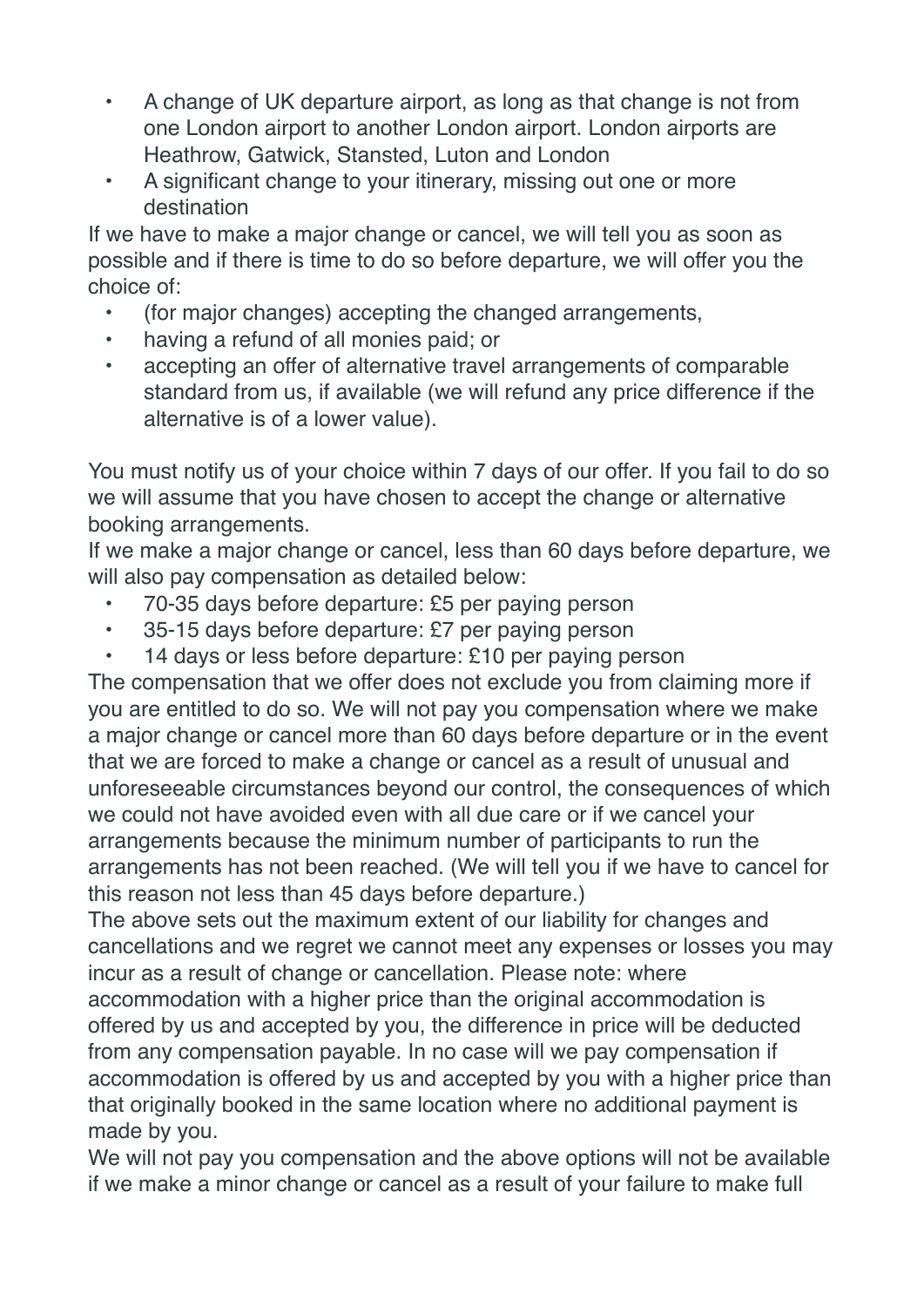payment on time or where the change(s) or cancellation by us arises out of alterations to the confirmed booking requested by you.

Very rarely, we may be forced by "force majeure" (see clause 10) to change or terminate your arrangements after departure. If this situation does occur, we regret we will be unable to make any refunds (unless we obtain any from our suppliers), pay you compensation or meet any costs or expenses you incur as a result.

If we become unable to provide a significant proportion of the services that you have booked with us after you have departed, we will make alternative arrangements for you at no extra charge and, if appropriate in all the circumstances, will pay you reasonable compensation.

## 10. Force Majeure

Except where otherwise expressly stated in these booking conditions we will not be liable or pay you compensation if our contractual obligations to you are affected by any event which we or the supplier(s) of the service(s) in question could not, even with all due care, foresee or avoid. These events can include, but are not limited to war, threat of war, civil strife, terrorist activity and its consequences or the threat of such activity, riot, the act of any government or other national or local authority including port or river authorities, industrial dispute, lock closure, natural or nuclear disaster, fire, chemical or biological disaster and adverse weather, sea, ice and river conditions and all similar events outside our or the supplier(s) concerned s control. Advice from the Foreign Office to avoid or leave a particular country may constitute Force Majeure.

## 11. Special requests

Any special requests must be advised to us at the time of booking e.g. diet, room location, a particular facility at the accommodation etc. You should then confirm your requests in writing. Whilst every effort will be made by us to try and arrange your reasonable special requests, we cannot guarantee that they will be fulfilled. The fact that a special request has been noted on your confirmation invoice or any other documentation or that it has been passed on to the supplier is not confirmation that the request will be met. Failure to meet any special request will not be a breach of contract on our part unless the request has been specifically confirmed. We do not accept bookings that are conditional upon any special request being met.

## 12. Disabilities and medical problems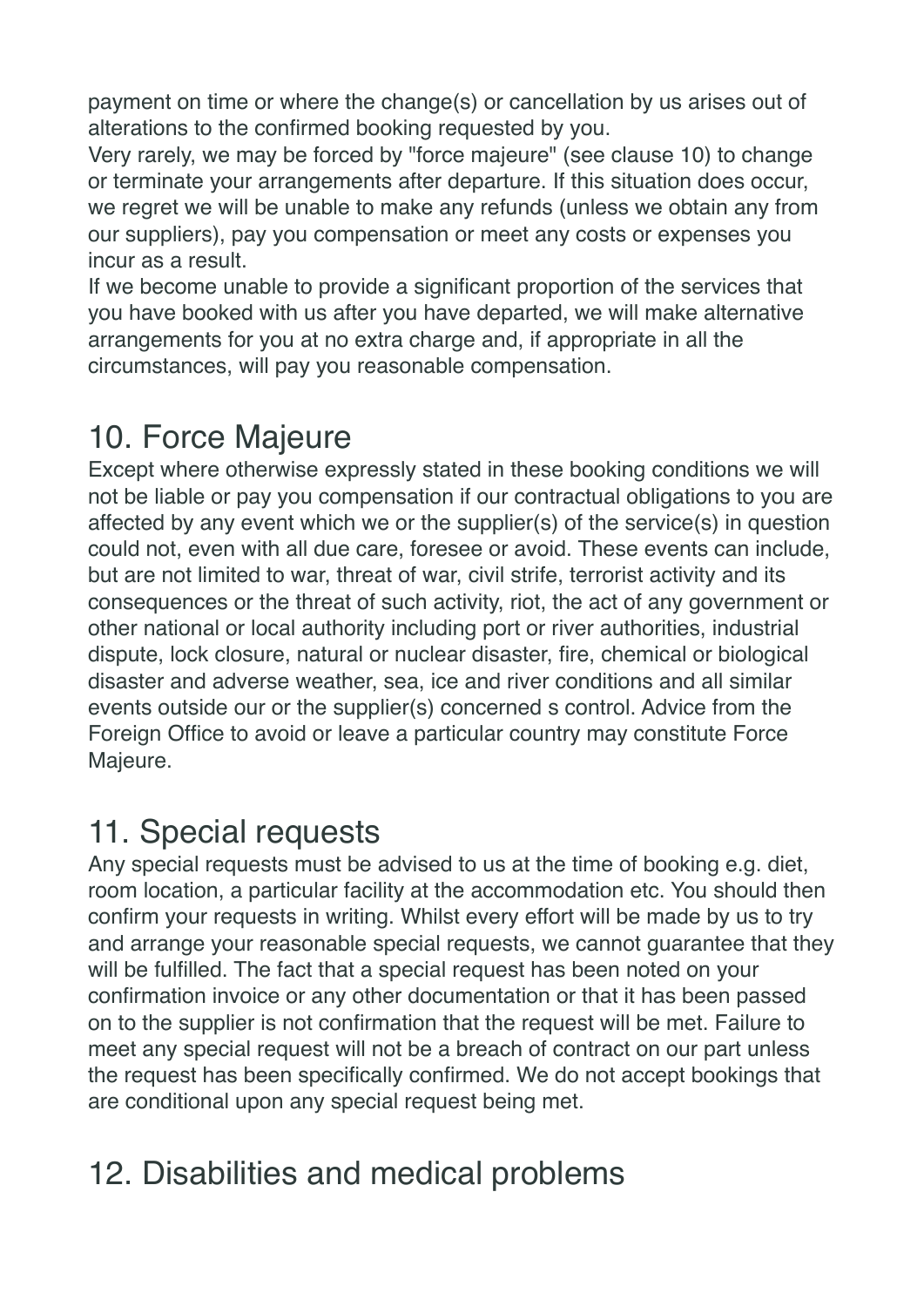We are not a specialist disabled tour company, but we will do our utmost to cater for any special requirements you may have. If you or any member of your party has any medical problem or disability which may affect your stay, please provide us with full details before we confirm your booking so that we can try to advise you as to the suitability of your chosen arrangements. We may require you to produce a doctors certificate certifying that you are fit to participate in the tour.

Acting reasonably, if we are unable to properly accommodate the needs of the person(s) concerned, we will not confirm your booking or if you did not give us full details at the time of booking, we will cancel it and impose applicable cancellation charges when we become aware of these details.

## 13. Complaints and dispute resolution

We make every effort to ensure that your tour arrangements run smoothly but if you do have a problem during your tour, please inform the relevant supplier (e.g. your accommodation supplier) immediately who will endeavour to put things right. If your complaint is not resolved locally, please contact Peter Wells or your specified Tour Manager. If the problem cannot be resolved and you wish to complain further, you must send formal written notice of your complaint to us within 28 days of the end of your stay, giving your booking reference and all other relevant information.

Please keep your letter concise and to the point. This will assist us to quickly identify your concerns and speed up our response to you.

Any complaints arising out of, or in connection with this contract that cannot be resolved by following the above procedure should be referred to arbitration.

### 14. Your behaviour

All guests staying with us are expected to conduct themselves in an orderly and acceptable manner and not to disrupt the enjoyment of other guests. If in our opinion or in the opinion of any accommodation manager or any other person in authority, your behaviour or that of any member of your party is causing or is likely to cause distress, danger or annoyance to any of our other guests or any third party or damage to property, or to cause a delay or diversion to transportation, we reserve the right to terminate your booking arrangements with us immediately. In the event of such termination our liability to you and/or your party will cease and you and/or your party will be required to leave your accommodation or other service immediately. We will have no further obligations to you and/or your party. No refunds for lost accommodation or any other service will be made and we will not pay any expenses or costs incurred as a result of termination. You and/or your party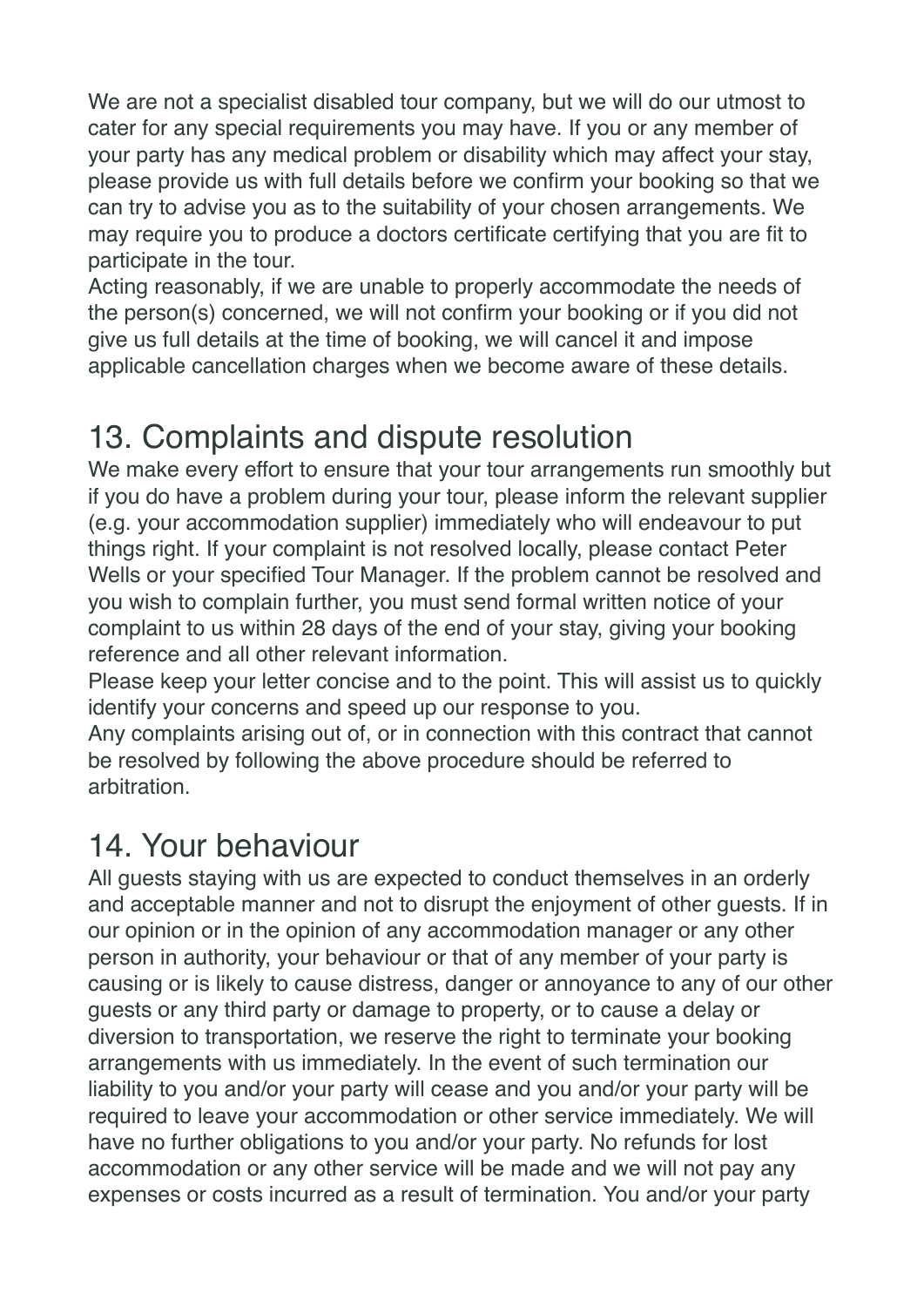may also be required to pay for loss and/or damage caused by your actions and we will hold you and each member of your party jointly and individually liable for any damage or losses caused by you or any member of your party. Full payment for any such damage or losses must be paid directly to the accommodation manager or other supplier prior to departure from the accommodation. If you fail to make payment, you will be responsible for meeting any claims (including legal costs) subsequently made against us as a result of your actions together with all costs we incur in pursuing any claim against you. We cannot be held responsible for the actions or behaviour of other guests or individuals who have no connection with your booking arrangements or with us.

The Party Leader accepts responsibility for the good conduct of all participants during the tour and warrants that the correct ratio of responsible adults will be on active duty at all times to ensure that all participants behave well. Furthermore, it is the Party Leader's responsibility specifically to ensure that:

- 1. No participant under 18 years of age consumes alcoholic drinks unless written permission from a parent or guardian can be produced. All local laws relating to the consumption of alcohol must at all times obeyed by participants
- 2. No participant consumes alcohol to excess
- 3. Participants comply with local laws
- 4. No participant uses illegal substances
- 5. No participant smokes in a public area or in any other way causes a fire hazard
- 6. All party members wear the seat belts provided for all journeys by coach. (Not always applicable to coaches sourced overseas).
- 7. Participants act in a responsible way and do not behave in a way likely to cause damage to property or offence to other people

## 15. Our responsibilities

(1) We will accept responsibility for the arrangements we agree to provide or arrange for you as an organiser under the Package Travel, Package Holidays and Package Tours Regulations 1992 as set out below. Subject to these booking conditions, if we or our suppliers negligently perform or arrange the services which we are obliged to provide for you under our contract with you, as set out on your confirmation invoice, we will pay you reasonable compensation. The level of such compensation will be calculated taking into consideration all relevant factors such as but not limited to: following the complaints procedure as described in these conditions and the extent to which ours or our employees or suppliers negligence affected the overall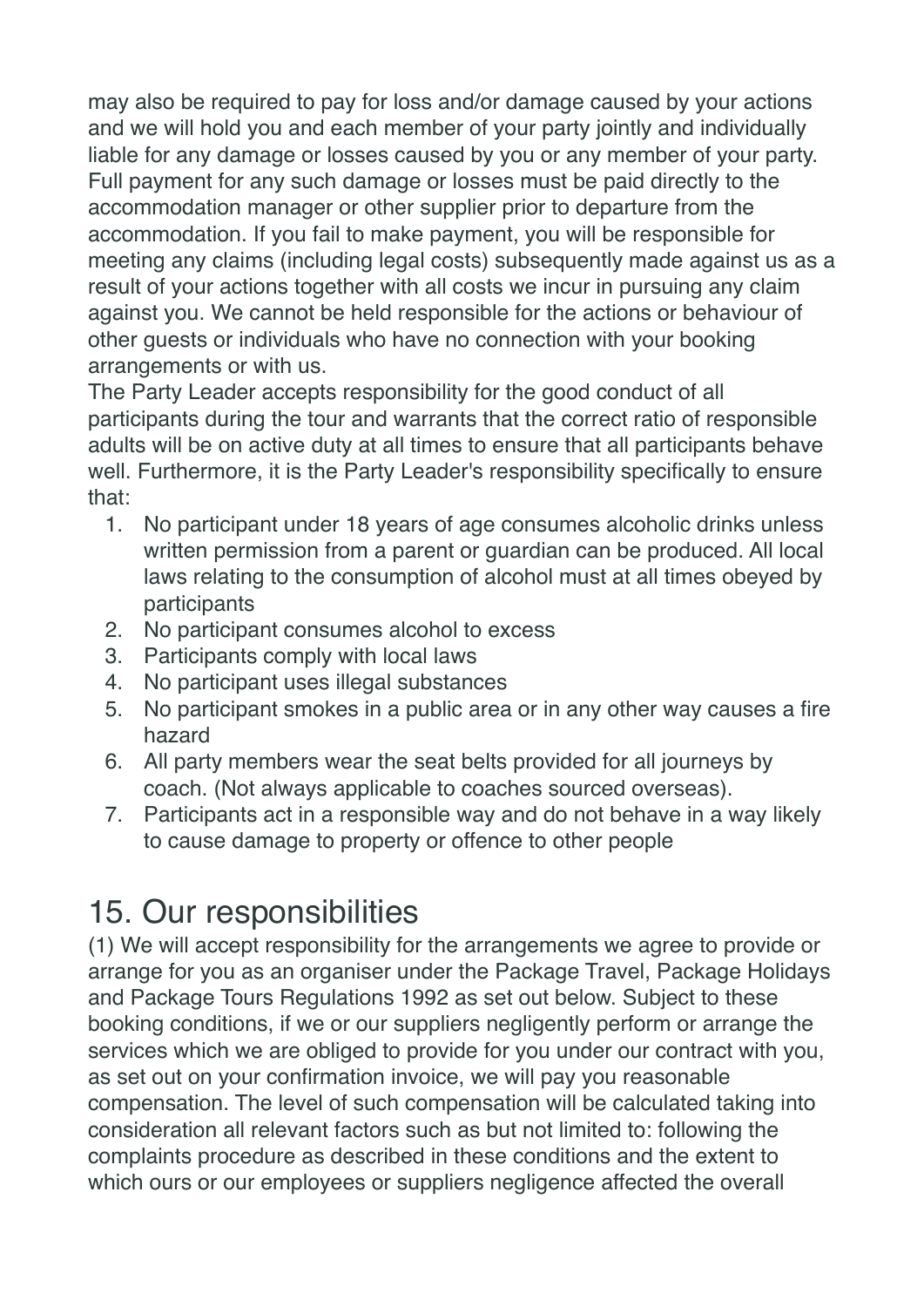enjoyment of your tour. Please note that it is your responsibility to show that we or our supplier(s) have been negligent if you wish to make a claim against us.

(2) We will not be responsible or pay you compensation for any injury, illness, death, loss, damage, expense, cost or other claim of any description if it results from:-

(a) the act(s) and/or omission(s) of the person(s) affected;

(b) the act(s) and/or omission(s) of a third party unconnected with the provision of the services contracted for and which were unforeseeable or unavoidable; or

(c) unusual or unforeseeable circumstances beyond ours or our supplier(s) control, the consequences of which could not have been avoided even if all due care had been exercised; or

(d) an event which either ourselves or suppliers could not, even with all due care, have foreseen or forestalled.

(3) We limit the amount of compensation we may have to pay you if we are found liable under this clause:

(a) loss of and/or damage to any luggage or personal possessions and money the maximum amount we will have to pay you in respect of these claims is an amount equivalent to the excess on your insurance policy which applies to this type of loss per person in total because you are assumed to have adequate insurance in place to cover any losses of this kind.

(b) Claims not falling under (a) above and which don't involve injury, illness or death. The maximum amount we will have to pay you in respect of these claims is twice the price paid by or on behalf of the person(s) affected in total. This maximum amount will only be payable where everything has gone wrong and you or your party has not received any benefit at all from your booking. (c) Claims in respect of international travel by air, sea and rail, or any stay in accommodation

i) The extent of our liability will in all cases be limited as if we were carriers under the appropriate Conventions, which include The Warsaw/Montreal Convention (international travel by air); The Athens Convention (with respect to sea travel); The Berne/Cotif Convention (with respect to rail travel) and The Paris Convention (with respect to accommodation arrangements). You can ask for copies of these Conventions from us. Please contact us. In addition, you agree that the operating carrier or transport company's own 'Conditions of Carriage' will apply to you on that journey. When arranging transportation for you, we rely on the terms and conditions contained within these international conventions and those 'Conditions of Carriage'. You acknowledge that all of the terms and conditions contained in those 'Conditions of Carriage' form part of your contract with us, as well as with the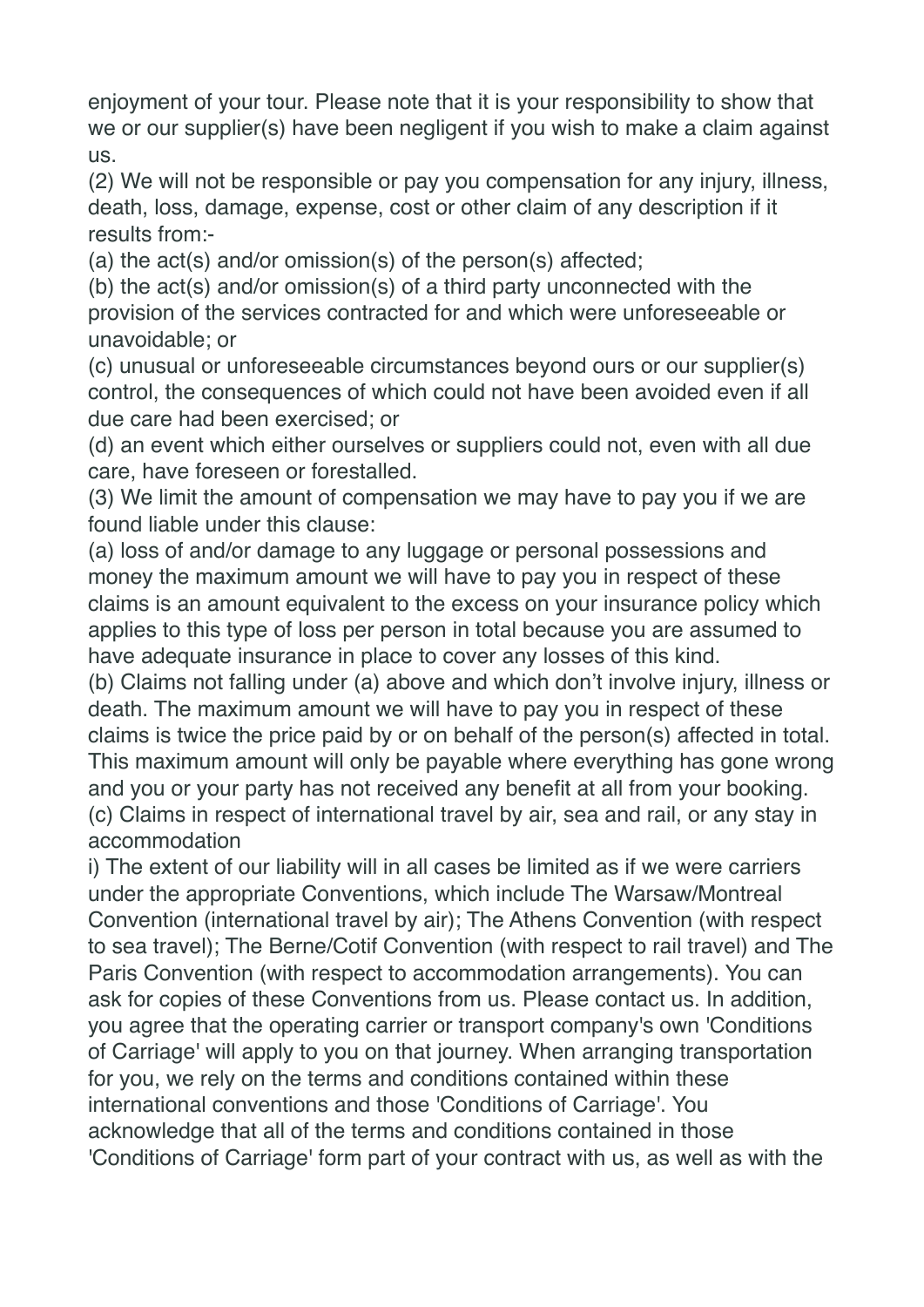transport company and that those 'Conditions of Carriage' shall be deemed to be included by reference into this contract.

ii) In any circumstances in which a carrier is liable to you by virtue of the Denied Boarding Regulation 2004, any liability we may have to you under our contract with you, arising out of the same facts, is limited to the remedies provided under the Regulation as if (for this purpose only) we were a carrier..

iii) When making any payment, we are entitled to deduct any money which you have received or are entitled to receive from the transport provider or hotelier for the complaint or claim in question.

(4) It is a condition of our acceptance of liability under this clause that you notify any claim to ourselves and our supplier(s) strictly in accordance with the complaints procedure set out in these conditions.

(5) Where any payment is made, the person(s) receiving it (and their parent or guardian if under 18 years) must also assign to ourselves or our insurers any rights they may have to pursue any third party and must provide ourselves and our insurers with all assistance we may reasonably require. (6) Please note, we cannot accept any liability for any damage, loss or

expense or other sum(s) of any description: (a) which on the basis of the information given to us by you concerning your booking prior to our accepting it, we could not have foreseen you would suffer or incur if we breached our contract with you; or (b) relate to any business.

(7) We will not accept responsibility for services or facilities which do not form part of our agreement or where they are not advertised in our brochure. For example any excursion you book whilst away, or any service or facility which your accommodation or any other supplier agrees to provide for you.

## 16. Excursions

Excursions or other tours that you may choose to book or pay for whilst you are on tour are not part of your contracted arrangements with us. For any excursion or other tour that you book, your contract will be with the operator of the excursion or tour and not with us. We are not responsible for the provision of the excursion or tour or for anything that happens during the course of its provision by the operator.

## 17. Passport, Visa and immigration requirements and health formalities

It is your responsibility to check and fulfil the passport, visa, health and immigration requirements applicable to your itinerary. We can only provide general information about this. You must check requirements for your own specific circumstances with the relevant Embassies and/or Consulates and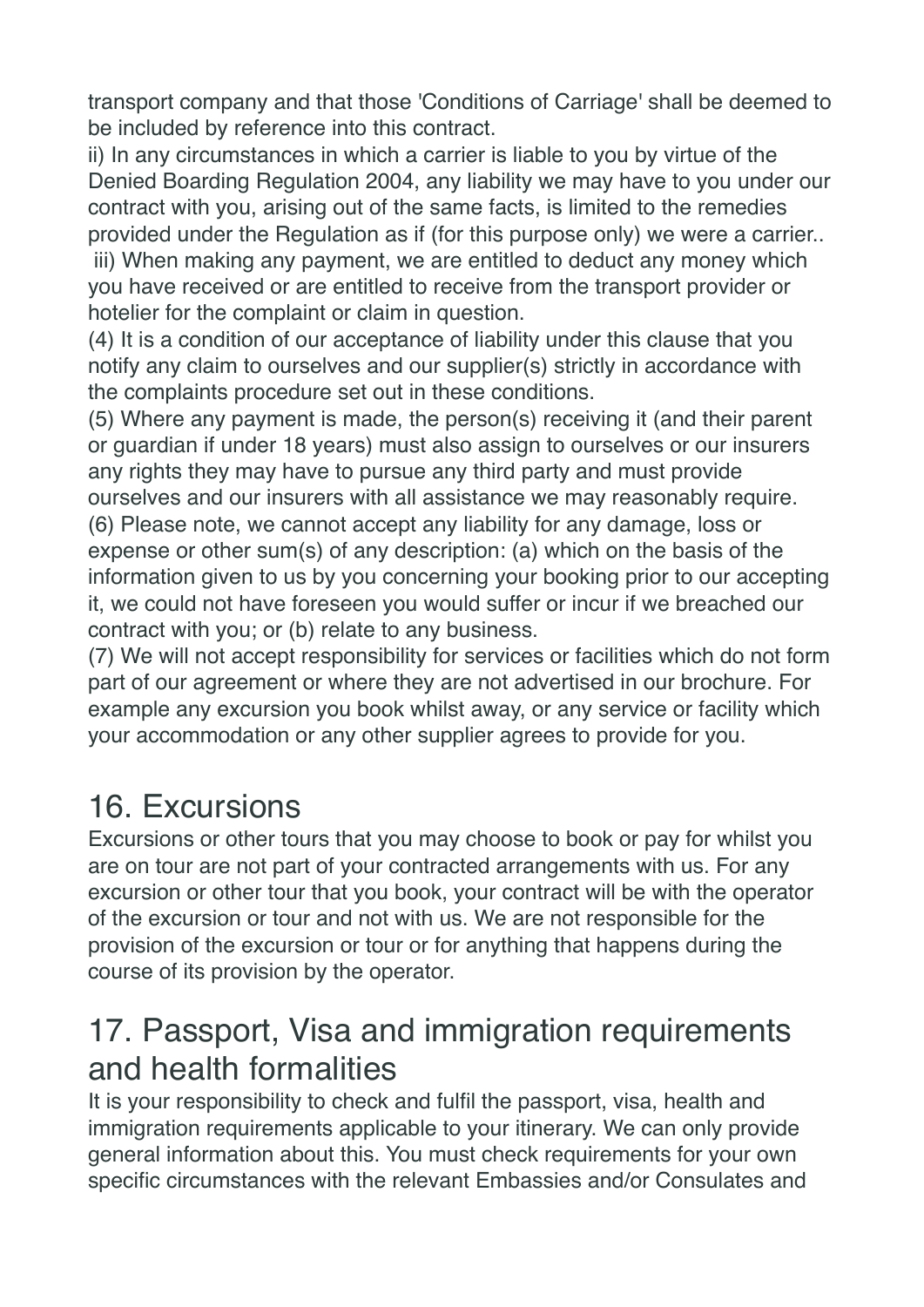your own doctor as applicable. Requirements do change and you must check the up to date position in good time before departure.

Until 1 January 2021, you can continue to travel to Europe with your UK passport until it expires. New rules will apply for travel to Europe from 1 January 2021. You'll need to have at least 6 months left on an adult or child passport to travel to most countries in Europe (not including Ireland). For the latest information contact the Passport Office on 0870 5210410 or visit [www.passport.gov.uk](https://www.gov.uk/browse/abroad/passports/)

#### Special conditions apply for travel to the USA, and all passengers must have individual machine-readable passports. Please check [uk.usembassy.gov](https://uk.usembassy.gov/) For European tours you should obtain a completed and issued form EHIC prior to departure.

Up to date travel advice can be obtained from the Foreign and Commonwealth Office, visit [www.gov.uk/government/organisations/foreign](https://www.gov.uk/government/organisations/foreign-commonwealth-office)[commonwealth-office](https://www.gov.uk/government/organisations/foreign-commonwealth-office)

Non-British passport holders, including other EU nationals, should obtain up to date advice on passport and visa requirements from the Embassy, High Commission or Consulate of your destination or country(ies) through which you are travelling, Special conditions apply for travel to the USA. All passengers must have individual machine-readable passports, and an ESTA (electronic authorisation) if travelling without a visa. Please check [uk.usembassy.gov/](https://uk.usembassy.gov/) We do not accept any responsibility if you cannot travel, or incur any other loss because you have not complied with any passport, visa, immigration requirements or health formalities. You agree to reimburse us in relation to any fines or other losses which we incur as a result of your failure to comply with any passport, visa, immigration requirements or health formalities.

## 18. Conditions of suppliers

Many of the services which make up your tour are provided by independent suppliers. Those suppliers provide these services in accordance with their own terms and conditions Those suppliers provide these services in accordance with their own terms and conditions which will form part of your contract with us. Some of these terms and conditions may limit or exclude the supplier's liability to you, usually in accordance with applicable International Conventions. Copies of the relevant parts of these terms and conditions are available on request from ourselves or the supplier concerned.

## 19. Delays, missed transport arrangements and other travel information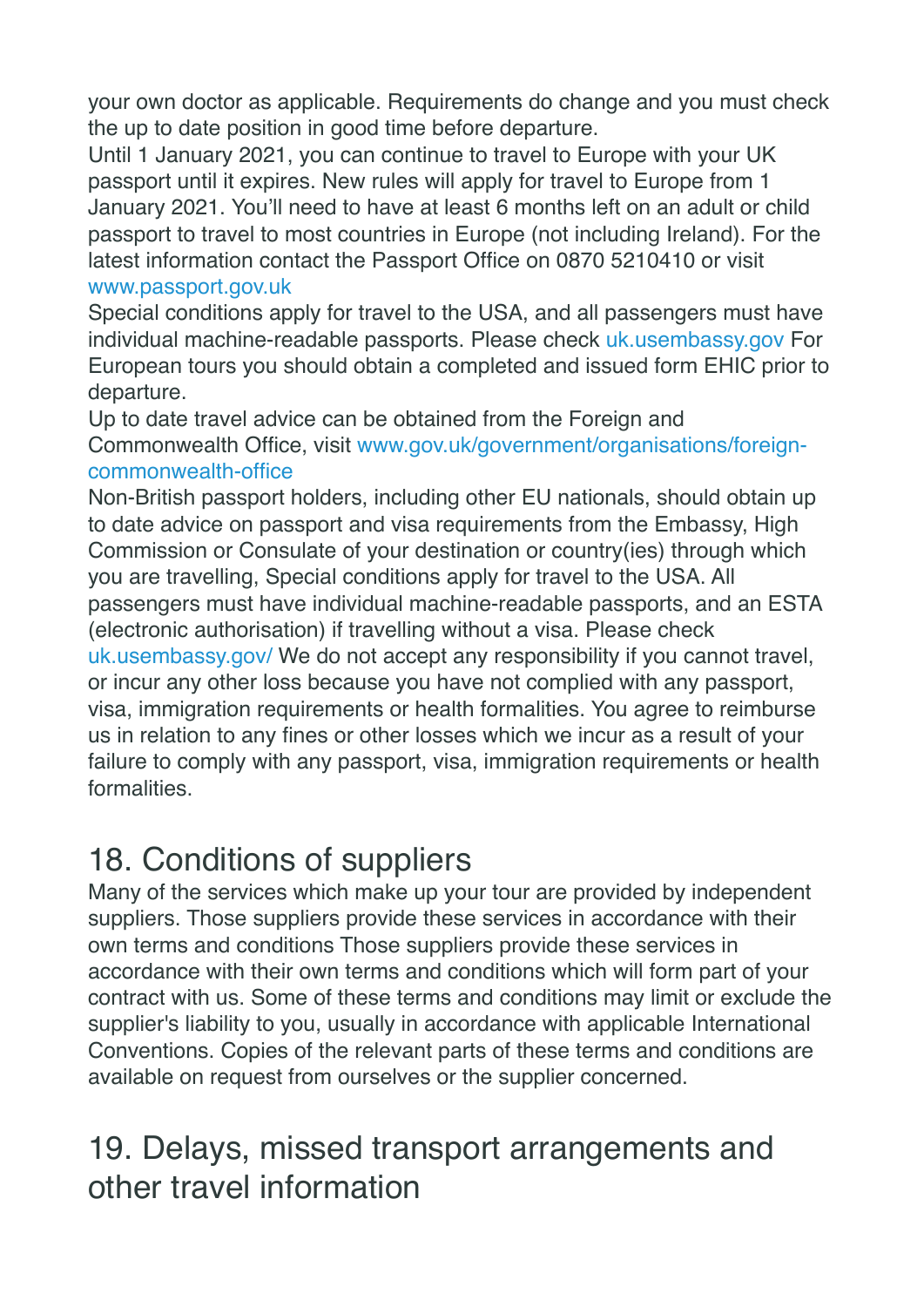If you or any member of your party miss your flight or other transport arrangement, it is cancelled or you are subject to a delay of over 3 hours for any reason, you must contact us and the airline or other transport supplier concerned immediately. The Package Travel etc Regulations 1992 provide that in the event that you experience difficulty on the occurrence of circumstances described in clauses 15 (2) (a) (b) (c) or (d) of these booking conditions, we will provide you with prompt assistance. Where you experience a delay which is not owing to any failure by us, our employees or sub-contractors, this prompt assistance is likely to extend to providing help in locating refreshments, accommodation and communications but not paying for them. Any airline or other transport supplier may however pay for or provide refreshments and/or appropriate accommodation and you should make a claim directly to them. Subject to the other terms of these conditions, we will not be 10 liable for any costs, fees or charges you incur in the above circumstances, if you fail to obtain our prior authorisation before making your own travel arrangements.

We cannot accept liability for any delay which is due to any of the reasons set out in clause 10 of these booking conditions (which includes the behaviour of any passenger(s) on any flight who, for example, fails to check in or board on time).

The carrier(s), flight timings and types of aircraft shown in this brochure or on our website and detailed on your confirmation invoice are for guidance only and are subject to alteration and confirmation. We shall inform you of the identity of the actual carrier(s) as soon as we become aware of it. The latest flight timings will be shown on your tickets which will be despatched to you approximately two weeks before departure. You should check your tickets very carefully immediately on receipt to ensure you have the correct flight times. If flight times change after tickets have been dispatched we will contact you as soon as we can to let you know.

Please note the existence of a Community list (available for inspection at [https://ec.europa.eu/info/index\\_en\)](https://ec.europa.eu/info/index_en) detailing air carriers that are subject to an operating ban with the EU Community.

Under EU Law, you have rights in some circumstances to refunds and/or compensation from the airline in cases of denied boarding, cancellation or delay to flights. Full details of these rights will be publicised at EU airports and will also be available from airlines. If the airline does not comply with these rules you should complain to the Civil Aviation Authority at [www.caa.co.uk/](https://www.caa.co.uk/passengers/) [passengers.](https://www.caa.co.uk/passengers/)

Reimbursement in such cases is the responsibility of the airline and will not automatically entitle you to a refund of your tour price from us. If, for any reason, you do not claim against the airline and make a claim for compensation from us, you must, at the time of payment of any compensation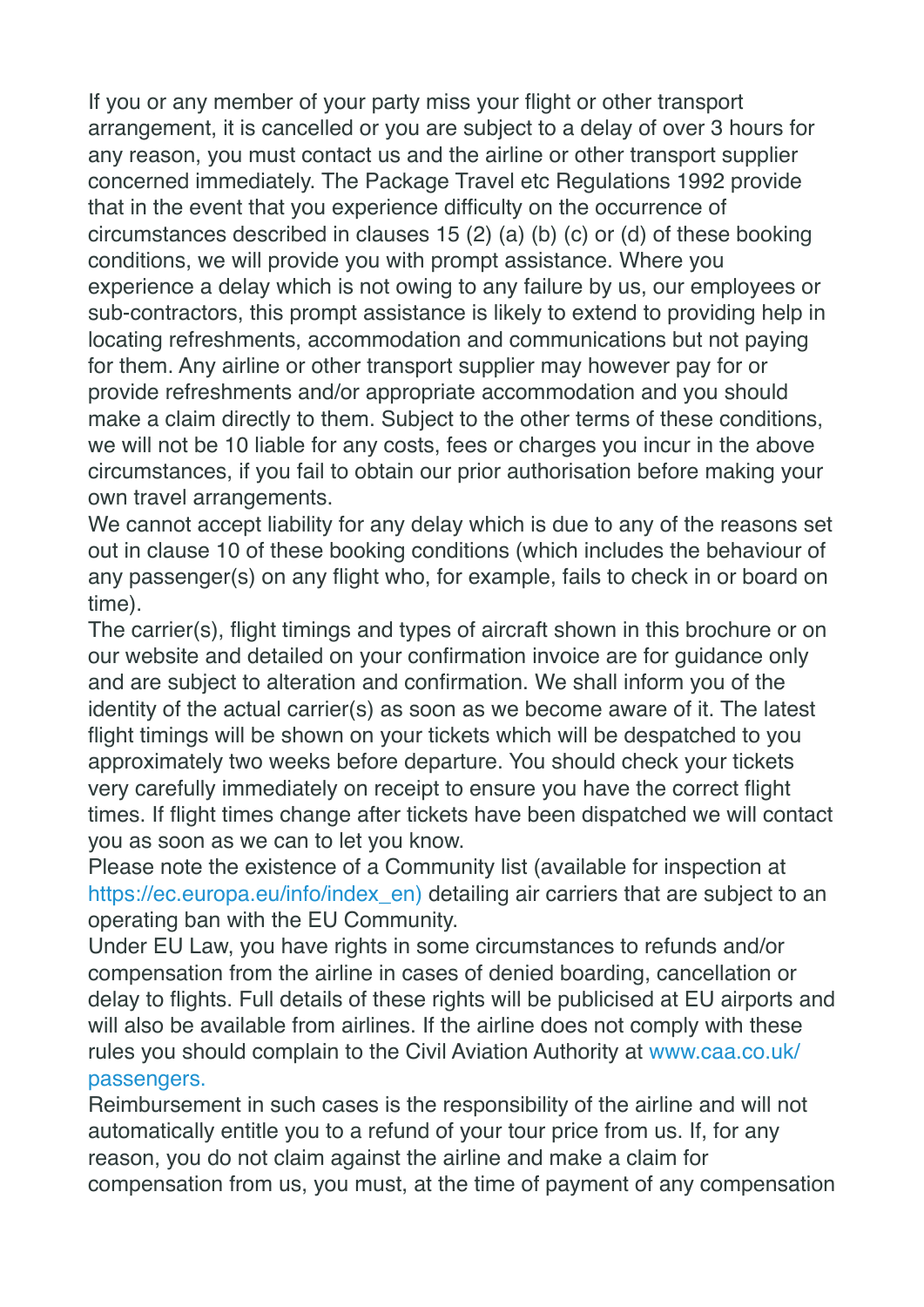to you, make a complete assignment to us of the rights you have against the airline in relation to the claim that gives rise to that compensation payment. A delay or cancellation to your flight does not automatically entitle you to cancel any other arrangements even where those arrangements have been made in conjunction with your flight.

#### 20. Data protection

#### In this clause 20:

Data Protection Legislation means the UK Data Protection Legislation and (for so long as and to the extent that the law of the European Union has legal effect in the UK) the General Data Protection Regulation ((EU) 2016/679) and any other directly applicable European Union regulation relating to privacy. UK Data Protection Legislation means any data protection legislation from time to time in force in the UK including the Data Protection Act 2018 or any successor legislation. This does not relieve, remove or replace, either of our respective obligations under the Data Protection Legislation.

(1) Both you and we will comply with all applicable requirements of the Data Protection Legislation. This clause 20 is in addition to, and does not relieve, remove or replace, either of our respective obligations under the Data Protection Legislation. In this clause 20, Applicable Laws means (for so long as and to the extent that they apply to us) the law of the European Union, the law of any member state of the European Union and/or Domestic UK Law; and Domestic UK Law means the UK Data Protection Legislation and any other law that applies in the UK.

(2) Both you and we acknowledge that for the purposes of the Data Protection Legislation, you are the data controller and we are the data processor (where Data Controller and Data Processor have the meanings as defined in the Data Protection Legislation). Clause 20 (7) sets out the scope, nature and purpose of our processing, the duration of processing and the types of personal data (as defined in the Data Protection Legislation, Personal Data) and categories of Data Subject.

(3) Without prejudice to the generality of clause 20 (1), You will ensure that you have all necessary appropriate consents and notices in place to enable lawful transfer of the Personal Data to us for the duration and purposes of this agreement.

(4) Without prejudice to the generality of clause 20 (1), We shall, in relation to any Personal Data processed in connection with our performance of our obligations under this agreement:

1. process that Personal Data only on your written instructions unless we are required by Applicable Laws to otherwise process that Personal Data. Where we are relying on laws of a member of the European Union or European Union law as the basis for processing Personal Data, we shall promptly notify you of this before performing the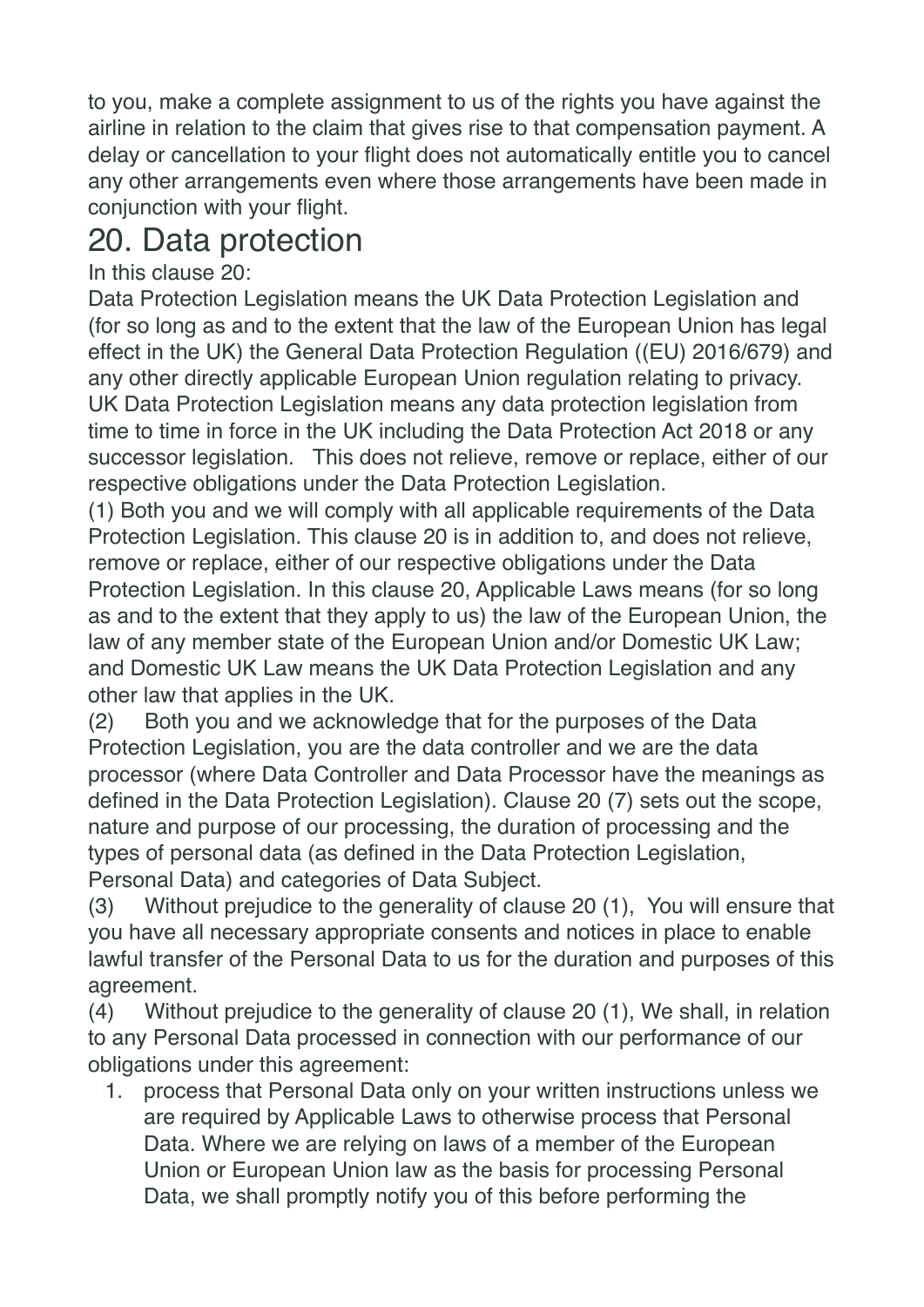processing required by the Applicable Laws unless those Applicable Laws prohibit us from so notifying you;

- 2. ensure that we have in place appropriate technical and organisational measures, reviewed and approved by you, to protect against unauthorised or unlawful processing of Personal Data and against accidental loss or destruction of, or damage to, Personal Data, appropriate to the harm that might result from the unauthorised or unlawful processing or accidental loss, destruction or damage and the nature of the data to be protected, having regard to the state of technological development and the cost of implementing any measures (those measures may include, where appropriate, pseudonymising and encrypting Personal Data, ensuring confidentiality, integrity, availability and resilience of our systems and services, ensuring that availability of and access to Personal Data can be restored in a timely manner after an incident, and regularly assessing and evaluating the effectiveness of the technical and organisational measures adopted by us);
- 3. ensure that all personnel who have access to and/or process Personal Data are obliged to keep the Personal Data confidential; and
- 4. not transfer any Personal Data outside of the European Economic Area unless your prior written consent has been obtained and the following conditions are fulfilled:
	- 1. you or we have provided appropriate safeguards in relation to the transfer;
	- 2. the data subject has enforceable rights and effective legal remedies;
- we comply with our obligations under the Data Protection Legislation by providing an adequate level of protection to any Personal Data that is transferred; and
- 5. we comply with reasonable instructions notified to us in advance by you with respect to the processing of the Personal Data;
- 6. assist you, at your cost, in responding to any request from a Data Subject and in ensuring compliance with your obligations under the Data Protection Legislation with respect to security, breach notifications, impact assessments and consultations with supervisory authorities or regulators.
- 7. notify you without undue delay on becoming aware of a Personal Data breach;
- 8. at your written direction, delete or return Personal Data and copies thereof to you on termination of the agreement unless required by Applicable Law to store the Personal Data; and
- 9. maintain complete and accurate records and information to demonstrate our compliance with this clause 20.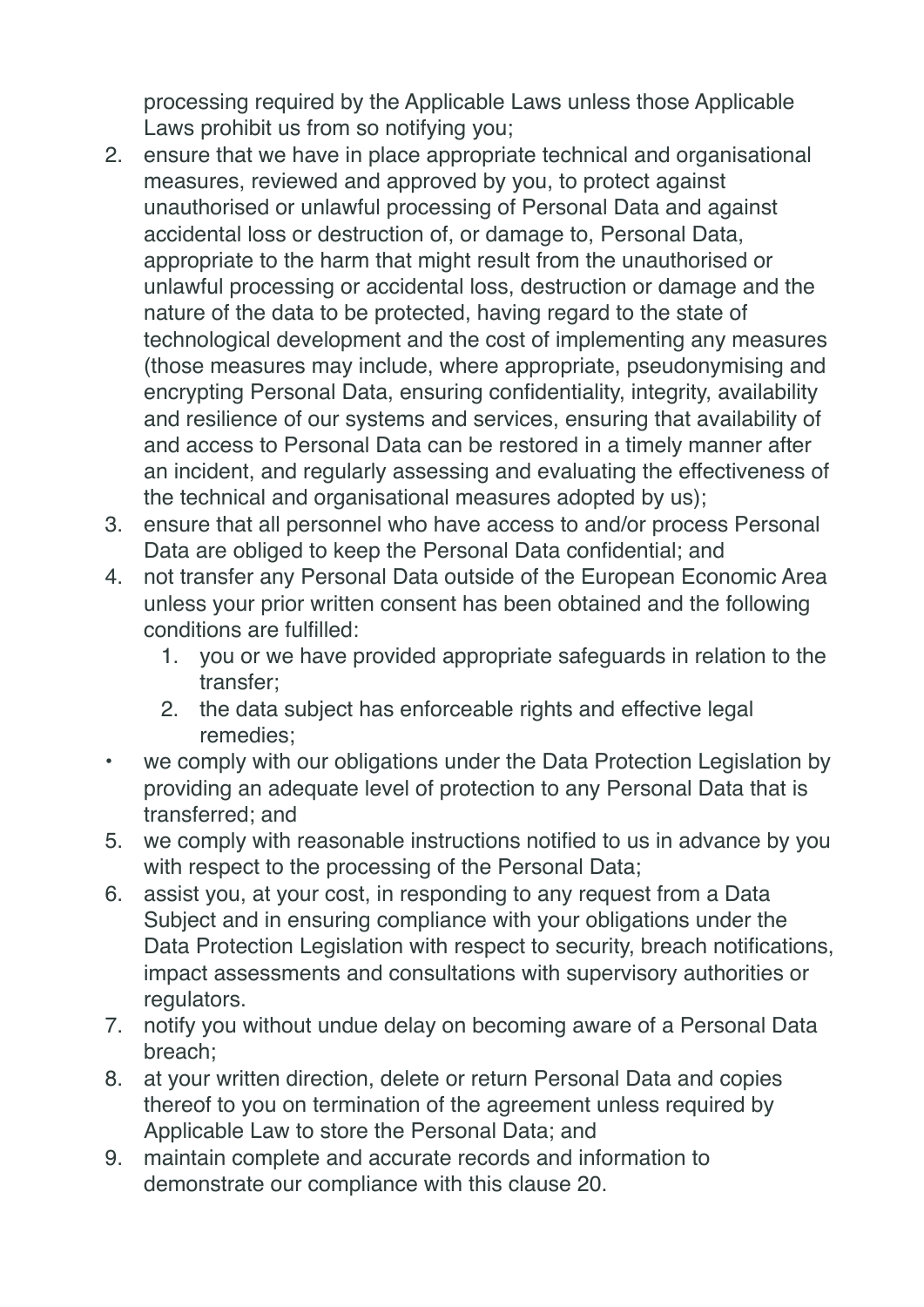(5) You consent to our appointing (where necessary) a third-party processor of Personal Data under this agreement. We confirm that it has entered or (as the case may be) will enter with the third-party processor into a written agreement substantially on that third party's standard terms of business. As between you and us, we shall remain fully liable for all acts or omissions of any third-party processor appointed by us pursuant to this clause 22.

(6) We may, at any time on not less than 30 days' notice, revise this clause 20 by replacing it with any applicable controller to processor standard clauses or similar terms forming party of an applicable certification scheme (which shall apply when replaced by attachment to this agreement).

- (7) In providing our services we will:
	- 1. process the Personal Data of the persons whose details are entered into the booking;
	- 2. process that Personal Data in the following ways:
		- 1. storing data;
		- 2. transmitting data to our sub-contractors as provided in this clause 20; and
	- consulting the data.
	- 3. for the following purposes:
		- 1. to make arrangements for the group's food, accommodation and travel; and
		- 2. to plan for any health, disability related or dietary requirement needs of any group members
	- 2. We will carry out these activities for the duration of our contract with you. Unless we are required by the Data Protection Legislation to store the Personal Data, when the contract ends we will delete or return the Personal Data to you in accordance with your instructions.
	- 3. We will process the following Personal Data:
		- 1. names;
		- 2. addresses;
	- phone numbers;
	- 4. email addresses;
	- 5. dates of birth;
	- 6. emergency contacts;
	- information relating to health conditions and disability;
	- information relating dietary requirements.
	- 1. Information relating to religion
	- 2. passport information
	- 1. We will process the Personal Data of the persons who are participating in the booking, including:
	- 2. teachers;